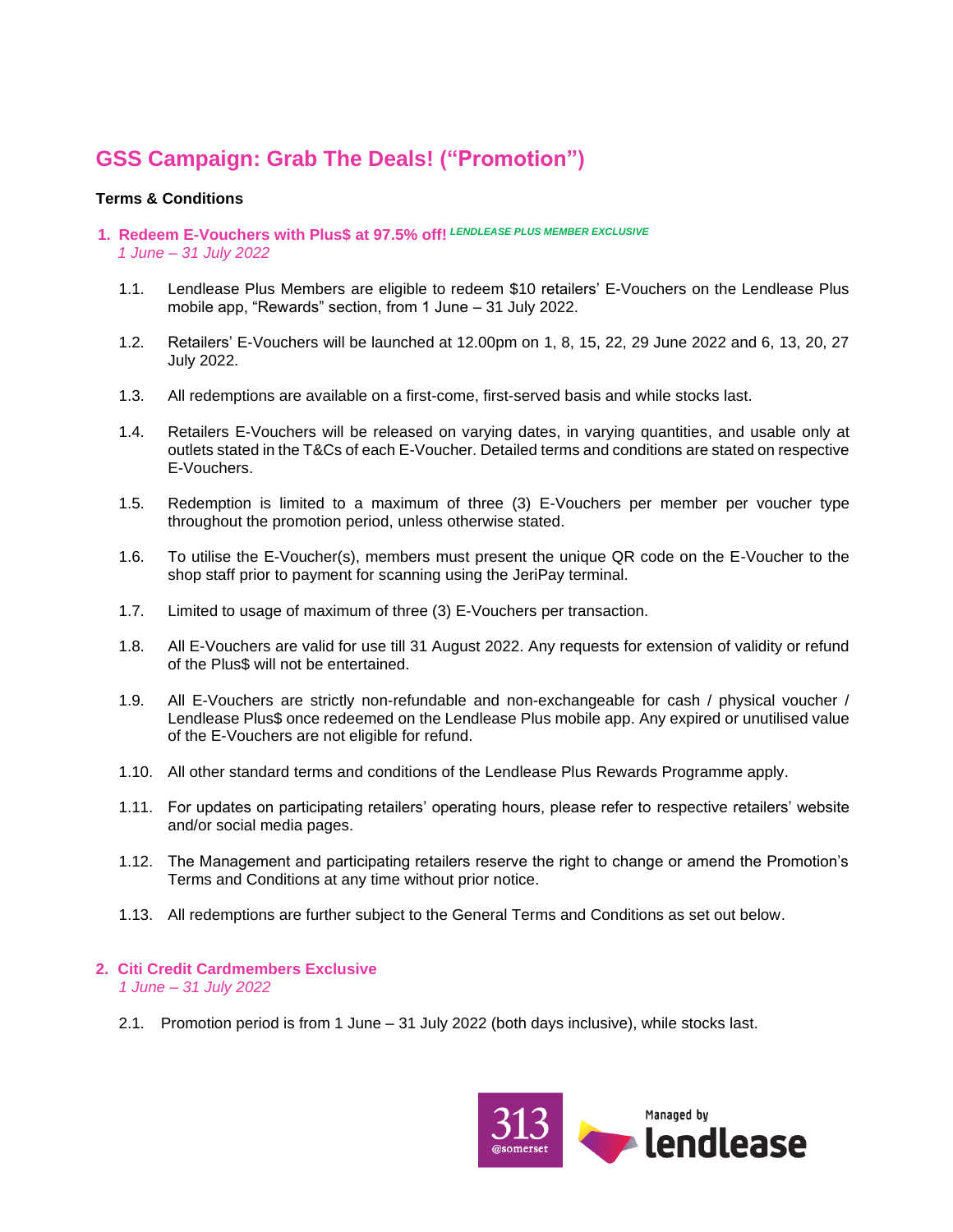- 2.2. Citi Credit Cardmember who charge a minimum nett spend of **\$100**, within maximum of three (3) combined same-day receipts ("Qualifying Spend") at 313@somerset, from 1 June – 31 July 2022, are eligible to redeem one (1) \$5 Lendlease voucher.
- 2.3. Nett spend refers to the final payment amount of purchase after all discounts, points redemption, Lendlease vouchers and retailer vouchers / gift cards redemption.
- 2.4. The \$5 Lendlease voucher shall be issued in the form of one (1) piece of \$5 Lendlease E-Voucher to qualifying Lendlease Plus Members or one (1) piece of \$5 Lendlease physical voucher to qualifying shoppers.
- 2.5. The Qualifying Spend is based on up to (3) combined same-day receipts. In meeting the Qualifying Spend, Citi Credit Cardmembers are NOT allowed to use prepaid cards, as a form of top-up. Transactions made at event fairs (by non-313@somerset retailers), banks, moneychanging facilities, top-up card machines or transactions in connection to the car park, purchase of cash cards / gift vouchers / membership / insurances / travellers' cheques / lottery tickets, payment of bills at any 313@somerset retailers, and purchase of Lendlease vouchers and SISTIC tickets from the Concierge Desk are strictly EXCLUDED. For instalment payments, deposits, and top up amount for trade-in products, only net amount paid on the same day of redemption is valid.
- 2.6. To receive the \$5 Lendlease voucher, the eligible Citi Credit Cardmember must present up to a maximum of three (3) same-day receipts, Credit Card Charge Slip and corresponding Citibank Credit Card at 313@somerset B1 Concierge Desk only (Last redemption at 9.30pm on Sunday to Thursday and 10.30pm on Friday & Saturday).
- 2.7. Redemption must be made on the same day as purchase and is limited to one (1) redemption per Citi Credit Cardmember per day.
- 2.8. The \$5 Lendlease voucher is limited to the first 1,000 Citi Credit Cardmembers only. Redemption is on a first-come, first-served basis and while stocks last.
- 2.9. Vouchers issued cannot be exchanged for other denominations, cash and other gift prizes/ vouchers.
- 2.10. Terms and conditions stated on Lendlease vouchers apply.
- 2.11. Citi Credit Cardmember may contact 313@somerset at 6496 9313 in the event of any disputes regarding the Promotion.
- 2.12. Citibank and 313@somerset's decision on all matters relating to the Promotion will be determined at its reasonable discretion and is final and binding on all participants.
- 2.13. Citibank shall not be responsible for the quality, merchantability or the fitness for any purpose or any other aspect of the products and/or services provided by third parties and Citibank shall not at any time be responsible or held liable for any loss, injury, damage or harm suffered by or in connection with the products and/or services provided by third parties. All disputes about

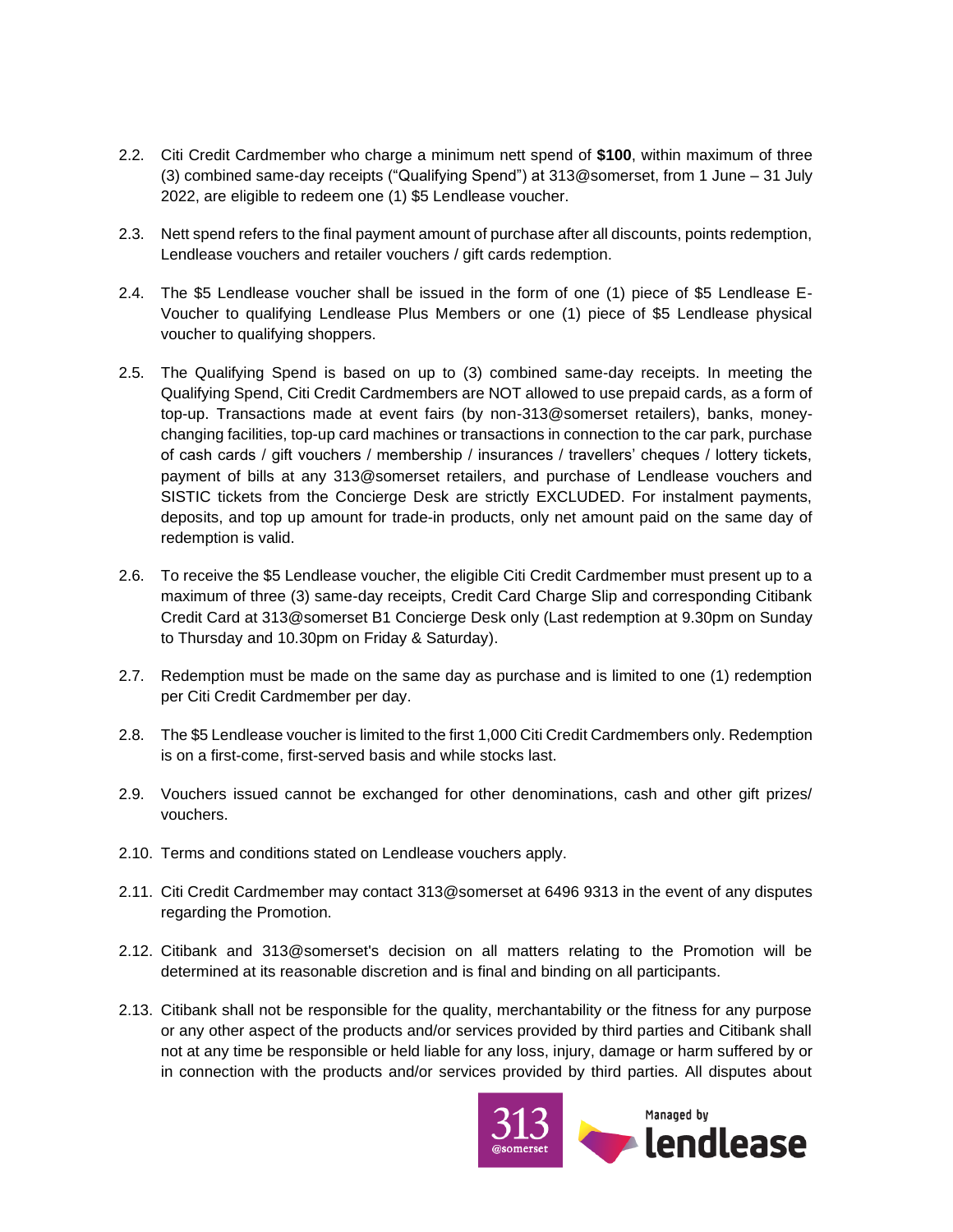quality or performance of the products and/or services shall be resolved directly with the third party.

- 2.14. 313@somerset shall not be responsible for the quality, merchantability or the fitness for any purpose or any other aspect of the products and/or services purchased by the Citi Credit Cardmember from third parties with the vouchers ("Redeemed Products") and 313@somerset shall not at any time be responsible or held liable for any loss, injury, damage or harm suffered by or in connection with the Redeemed Products. All disputes about quality or performance of the Redeemed Products shall be resolved directly with the third party.
- 2.15. Citibank and 313@somerset reserve the right, at their reasonable discretion, to vary, add to or delete the Promotion terms and/or terminate the Promotion at any time.
- 2.16. "Citibank" refers to Citibank Singapore Limited and "313@somerset" refers to RBC Investor Services Trust Singapore Limited (in its capacity as trustee of Lendlease Global Commercial REIT).
- 2.17. All other standard terms and conditions of the Lendlease Plus Rewards Programme apply.
- 2.18. All redemptions are further subject to the General Terms & Conditions as set out below.

## **3. Weekday Perks** *LENDLEASE PLUS MEMBERS EXCLUSIVE Monday – Wednesday, 1 June – 27 July 2022 (excluding public holidays)*

- 3.1. Lendlease Plus Members are eligible to receive 10,000 Plus\$ with a minimum nett spend of **\$100** at 313@somerset, within maximum of three (3) combined same-day receipts, from Monday – Wednesday within 1 June – 27 July 2022, excluding public holidays. Nett spend refers to the final payment amount of purchase after all discounts, points redemptions, and retailer vouchers / gift cards redemption.
- 3.2. Lendlease Plus Members can clock their spends by uploading receipts via the Lendlease Plus mobile app. Plus\$ will be credited to their wallet in-app upon approval of qualifying receipts within 2 working days.
- 3.3. Redemptions must be made on the same day as spend and is limited to one (1) redemption per Lendlease Plus Member per day, regardless of total amount spent.
- 3.4. Limited to first 5,000 redemptions throughout the Promotion period, on a first-come first-served basis or while stocks last.
- 3.5. All other standard terms and conditions of the Lendlease Plus Rewards Programme apply.
- 3.6. All redemptions are further subject to the General Terms & Conditions as set out below.

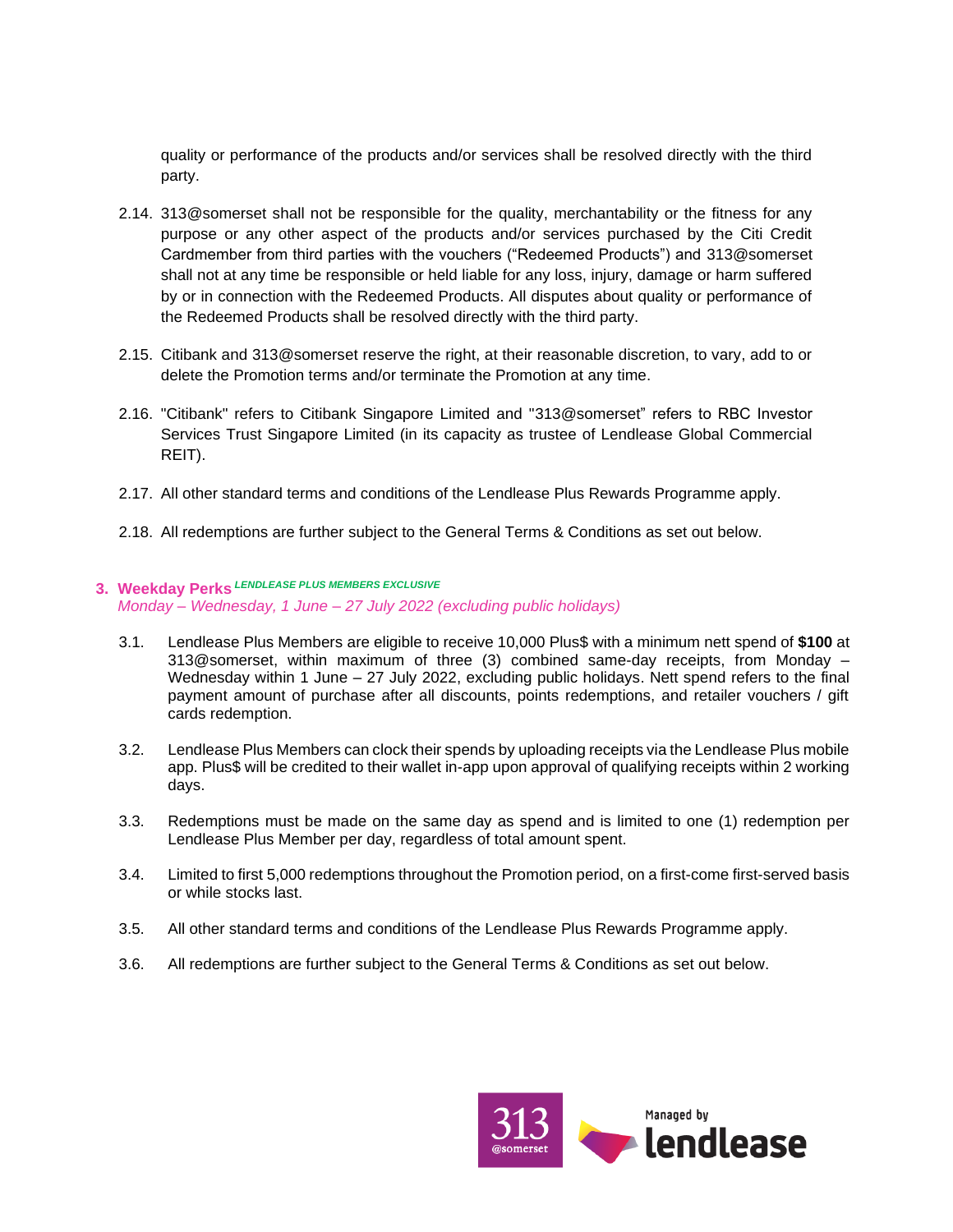### **4. Discover Endless Plus\$ Rewards**

*1 June – 31 July 2022* 

- 4.1. Lendlease Plus Members with minimum nett spend of \$10 in a single same-day receipt in 313@somerset, from 1 June – 31 July 2022, are eligible to participate in the lucky draw.
- 4.2. With every receipt of minimum \$10 nett spend at 313@somerset, Basic members will be entitled to one (1) chance, and Premium members will be entitled to two (2) chances.
- 4.3. Limited to 150 lucky draw winners at 313@somerset throughout the promotion period. Each winner will only be allowed one (1) winning prize of 200,000 Plus\$ (worth \$100 Lendlease voucher) regardless of the number of chances awarded across all Lendlease malls.
- 4.4. Lendlease Plus Members can enter the lucky draw via the Lendlease Plus mobile app. Lucky draw chances will automatically be credited when qualifying receipts are approved.
- 4.5. Staff of Lendlease Retail Pte Ltd, its tenants and their immediate families are strictly prohibited from participating in the lucky draw.
- 4.6. Final tabulation of the lucky draw chances will be carried out on 16 August 2022 and winners will be announced on 19 August 2022 via [www.lendleaseplus.com.](http://www.lendleaseplus.com/)
- 4.7. Prize will be awarded to the winning member's account in-app wallet by 31 August 2022 and is nontransferrable.
- 4.8. The Management reserves its rights to award any, or all, of the prizes to substitute winners of the lucky draw if the chosen winner(s) has been verified to have committed intentional fraud that may lead to further investigation, suspension and termination of the membership. The Management's decision is final and shall not be obliged to entertain any appeal or request for reconsideration.
- 4.9. Prize accorded is not exchangeable for cash, credit or otherwise. Request for extension of validity of prize will not be entertained.
- 4.10. All other standard terms and conditions of the Lendlease Plus Rewards Programme apply.
- 4.11. All redemptions are further subject to the General Terms & Conditions as set out below.

## **General Terms and Conditions**

- i. Subject to the criteria set out herein, shoppers must be at least sixteen (16) years of age as at the date of participation to qualify for any promotions or redemption events forming part of the Promotion. 313@somerset reserves the right to request for proof of age at any time.
- ii. For redemptions at the B1 Concierge Desk (last redemption at 9.30pm for Sun Thurs and 10.30pm for Fri & Sat), original same-day receipts must be presented to qualify. Back-dated receipt(s) are not permitted for redemptions.
- iii. Only original receipts are accepted. Credit / debit card slips & NETS transaction slips are not acceptable, unless presented together with corresponding original receipts).

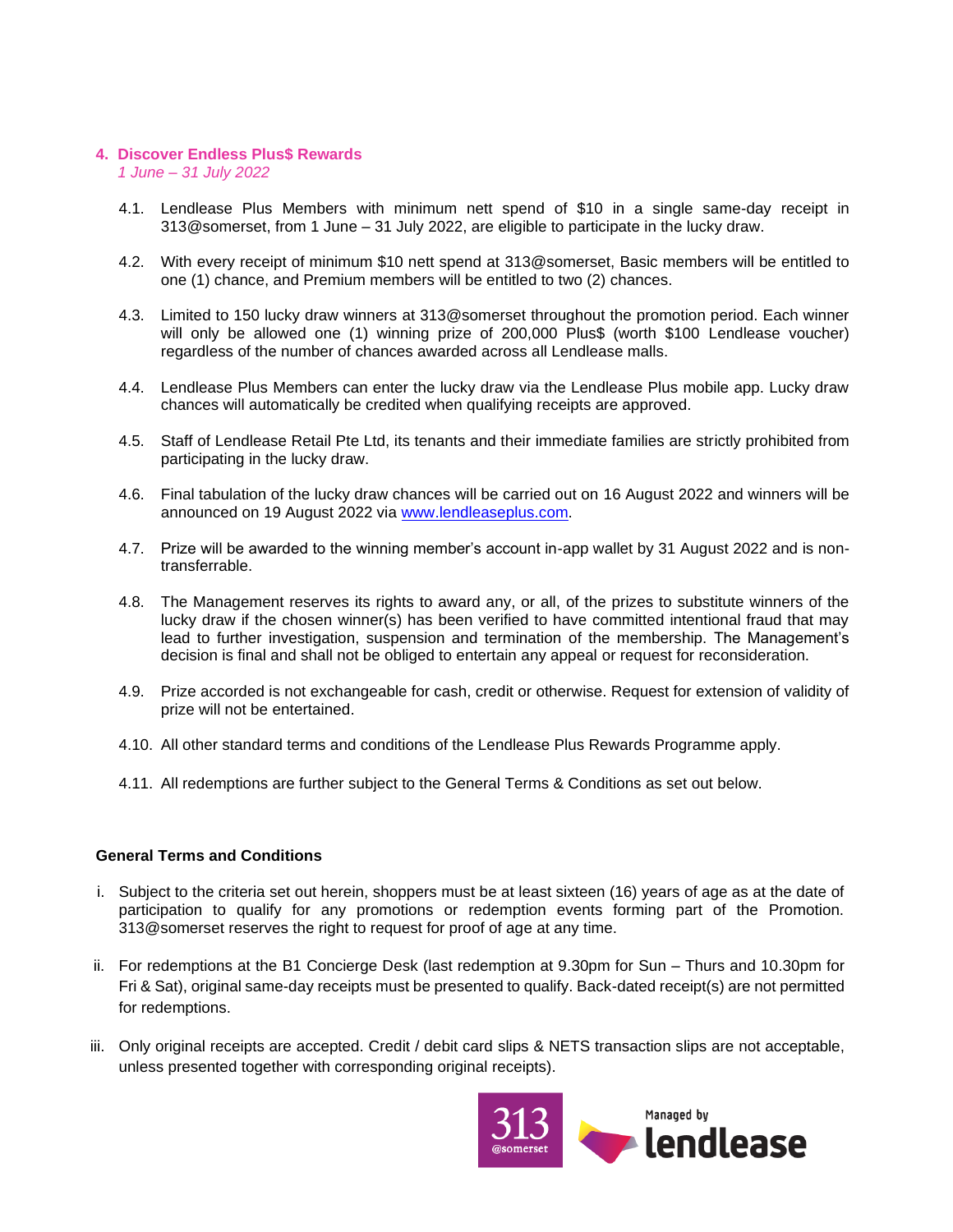- iv. Nett spend refers to the final payment amount of purchase after all discounts, points redemption and retailer vouchers / gift cards redemption.
- i. Receipts less than \$10 in value are not acceptable for Plus\$ earning.
- ii. There will strictly be no conversion of redeemed E-Voucher to physical Voucher.
- iii. For instalment payments, deposits and trade-in products, only nett amount paid on the same day of redemption is valid.
- iv. Payment made by rebates from credit cards and other card rebates and/or discounts are not accepted for redemption.
- v. In meeting the minimum spend requirement, persons are not allowed to use prepaid cards, as a form of top-up. Transactions made at atrium fairs / pop-up stores (by non-313@somerset retailers), moneychanging facilities, top- up card machines or transactions in connection to the car park, purchase of cash cards/ gift vouchers / membership / insurances / travellers' cheques / lottery tickets, payment of bills at any 313@somerset outlet, purchase of Lendlease Gift Vouchers and SISTIC tickets from the Concierge Desk are strictly EXCLUDED. For instalment payments, deposits, and top up amount for trade-in products, only net amount paid on the same day of redemption is valid.
- vi. Notwithstanding the provisions herein, Lendlease Retail Pte. Ltd ("**The Management**") reserves the absolute discretion to determine the eligibility of any person who is interested to participate in the Promotion. Such determination is final and conclusive, and The Management is not obliged to give any reason for disqualifying any person from participating in the Promotion.
- vii. By participating in the Promotion, persons will be deemed to have read, understood and agreed to be bound by these rules and any other requirements set out in any related promotional material and all amendments, additions, replacements, modifications as may be made from time to time.
- viii. Personal information you provide in registering to participate in the Promotion, or otherwise deal with RBC Investor Services Trust Singapore Limited, in its capacity as Trustee of Lendlease Global Commercial REIT, or Lendlease Retail Pte. Ltd. as property manager, may be collected and used for several purposes including, but not limited to, analytical purposes, sending you occasional updates for special promotions, announcements & important updates from RBC Investor Services Trust Singapore Limited, in its capacity as Trustee of Lendlease Global Commercial REIT (through any mode from time to time, which shall include without limitation mailers, emails and SMSes), to the extent permitted or required by law or regulation. We will not disclose your personal information to third parties except to affiliated companies and our service providers for related purposes, or as required by law.
- ix. The Management's decision on all matters relating to the Promotion is final, conclusive, and binding on all persons. No correspondence will be entertained.
- x. 313@somerset and RBC Investor Services Trust Singapore Limited, in its capacity as Trustee of Lendlease Global Commercial REIT and its authorized agencies (including Lendlease Retail Pte. Ltd. as property manager) make no representation as to the merchantability or quality of the products and services of its tenants. Upon redemption, customers enter a contract with the tenants and disputes shall be resolved directly with them.